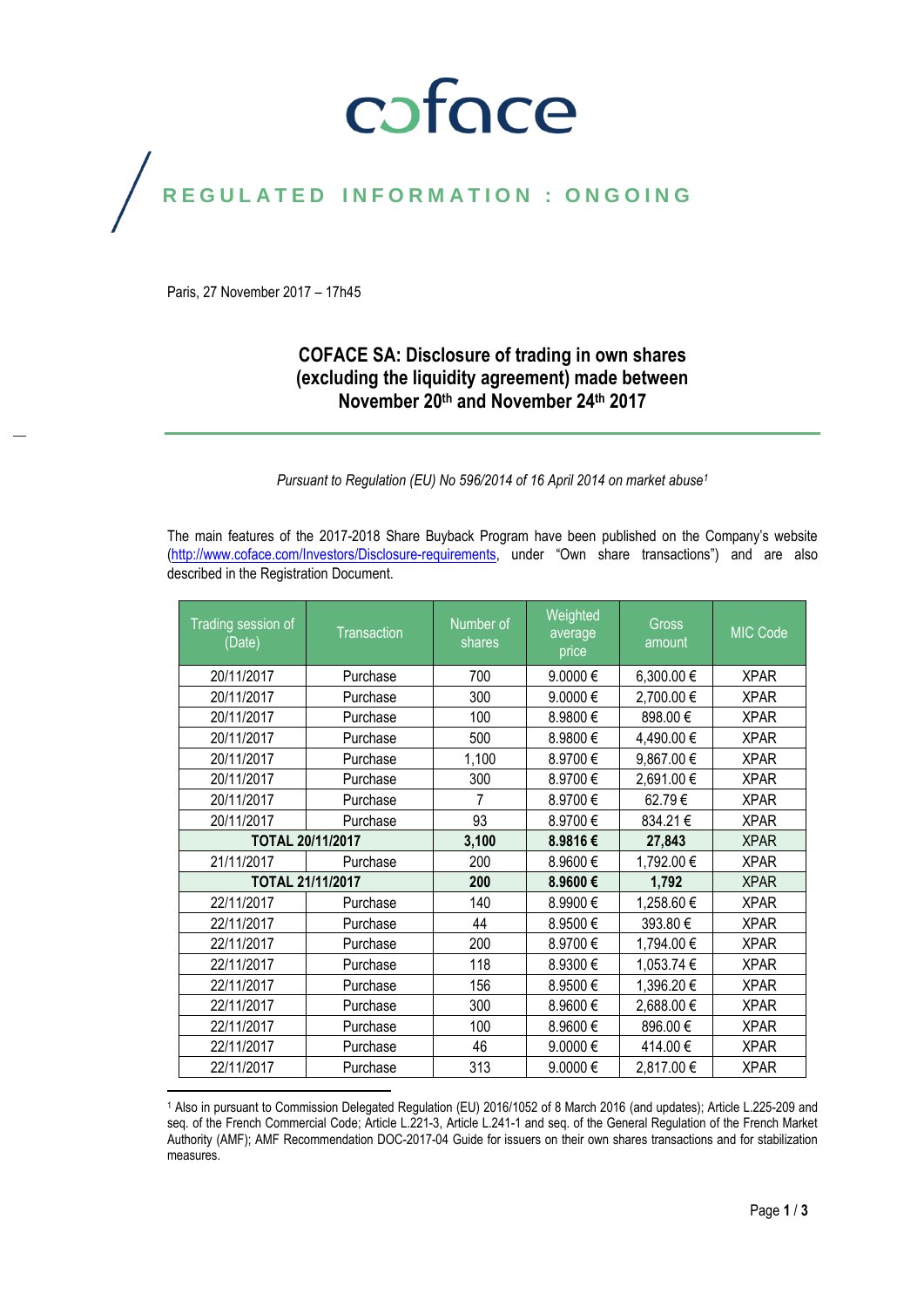# COFOCE

## $\bigg)$

| 22/11/2017              | Purchase | 500            | $9.0000 \in$ | 4,500.00 € | <b>XPAR</b> |
|-------------------------|----------|----------------|--------------|------------|-------------|
| 22/11/2017              | Purchase | 22             | 9.0000€      | 198.00 €   | <b>XPAR</b> |
| 22/11/2017              | Purchase | 203            | 9.0000€      | 1,827.00 € | <b>XPAR</b> |
| 22/11/2017              | Purchase | 116            | 9.0000€      | 1,044.00 € | <b>XPAR</b> |
| 22/11/2017              | Purchase | 188            | 8.9600€      | 1,684.48 € | <b>XPAR</b> |
| 22/11/2017              | Purchase | 54             | 8.9600€      | 483.84 €   | <b>XPAR</b> |
| 22/11/2017              | Purchase | 300            | 8.9500€      | 2,685.00 € | <b>XPAR</b> |
| 22/11/2017              | Purchase | 300            | 8.9500€      | 2,685.00 € | <b>XPAR</b> |
| 22/11/2017              | Purchase | 1              | 8.9200€      | 8.92€      | <b>XPAR</b> |
| 22/11/2017              | Purchase | 499            | 8.9200€      | 4,451.08 € | <b>XPAR</b> |
| <b>TOTAL 22/11/2017</b> |          | 3,600          | 8.9663€      | 32,279     | <b>XPAR</b> |
| 23/11/2017              | Purchase | 200            | 8.9000€      | 1,780.00 € | <b>XPAR</b> |
| 23/11/2017              | Purchase | 700            | 8.9100€      | 6,237.00 € | <b>XPAR</b> |
| 23/11/2017              | Purchase | 500            | 8.9500€      | 4,475.00 € | <b>XPAR</b> |
| 23/11/2017              | Purchase | 4              | 8.9300€      | 35.72€     | <b>XPAR</b> |
| 23/11/2017              | Purchase | 196            | 8.9300€      | 1,750.28 € | <b>XPAR</b> |
| 23/11/2017              | Purchase | 200            | 8.9200€      | 1,784.00 € | <b>XPAR</b> |
| 23/11/2017              | Purchase | 200            | 8.9100€      | 1,782.00 € | <b>XPAR</b> |
| 23/11/2017              | Purchase | 366            | 8.8900€      | 3,253.74 € | <b>XPAR</b> |
| 23/11/2017              | Purchase | 134            | 8.8900€      | 1,191.26 € | <b>XPAR</b> |
| 23/11/2017              | Purchase | 250            | 8.8700€      | 2,217.50 € | <b>XPAR</b> |
| 23/11/2017              | Purchase | 200            | 8.8200€      | 1,764.00 € | <b>XPAR</b> |
| 23/11/2017              | Purchase | 8              | 8.8200€      | 70.56€     | <b>XPAR</b> |
| 23/11/2017              | Purchase | 200            | 8.8200€      | 1,764.00 € | <b>XPAR</b> |
| 23/11/2017              | Purchase | $\overline{2}$ | 8.8200€      | 17.64 €    | <b>XPAR</b> |
| 23/11/2017              | Purchase | 200            | 8.8200€      | 1,764.00 € | <b>XPAR</b> |
| 23/11/2017              | Purchase | 200            | 8.8200€      | 1,764.00 € | <b>XPAR</b> |
| 23/11/2017              | Purchase | 123            | 8.8200€      | 1,084.86 € | <b>XPAR</b> |
| 23/11/2017              | Purchase | 200            | 8.8500€      | 1,770.00 € | <b>XPAR</b> |
| 23/11/2017              | Purchase | 117            | 8.8500€      | 1,035.45 € | <b>XPAR</b> |
| 23/11/2017              | Purchase | 304            | 8.8100 €     | 2,678.24 € | <b>XPAR</b> |
| 23/11/2017              | Purchase | 196            | 8.8100€      | 1,726.76€  | <b>XPAR</b> |
| <b>TOTAL 22/11/2017</b> |          | 4,500          | 8.8769€      | 39,946     | <b>XPAR</b> |
| 24/11/2017              | Purchase | 77             | 8.9600€      | 689.92€    | XPAR        |
| 24/11/2017              | Purchase | 423            | 8.9600€      | 3,790.08€  | <b>XPAR</b> |
| 24/11/2017              | Purchase | 487            | 8.9600€      | 4,363.52 € | <b>XPAR</b> |
| 24/11/2017              | Purchase | 500            | 8.9600€      | 4,480.00 € | <b>XPAR</b> |
| 24/11/2017              | Purchase | 500            | 8.9600€      | 4,480.00 € | <b>XPAR</b> |
| 24/11/2017              | Purchase | 13             | 8.9600€      | 116.48€    | <b>XPAR</b> |
| 24/11/2017              | Purchase | 10             | 8.9800€      | 89.80€     | <b>XPAR</b> |
| 24/11/2017              | Purchase | 190            | 8.9800€      | 1,706.20 € | <b>XPAR</b> |
| 24/11/2017              | Purchase | 190            | 8.9800€      | 1,706.20 € | <b>XPAR</b> |
| 24/11/2017              | Purchase | 200            | 8.9600€      | 1,792.00 € | <b>XPAR</b> |
| 24/11/2017              | Purchase | 3              | 8.9600€      | 26.88€     | <b>XPAR</b> |
| 24/11/2017              | Purchase | 197            | 8.9600€      | 1,765.12€  | <b>XPAR</b> |